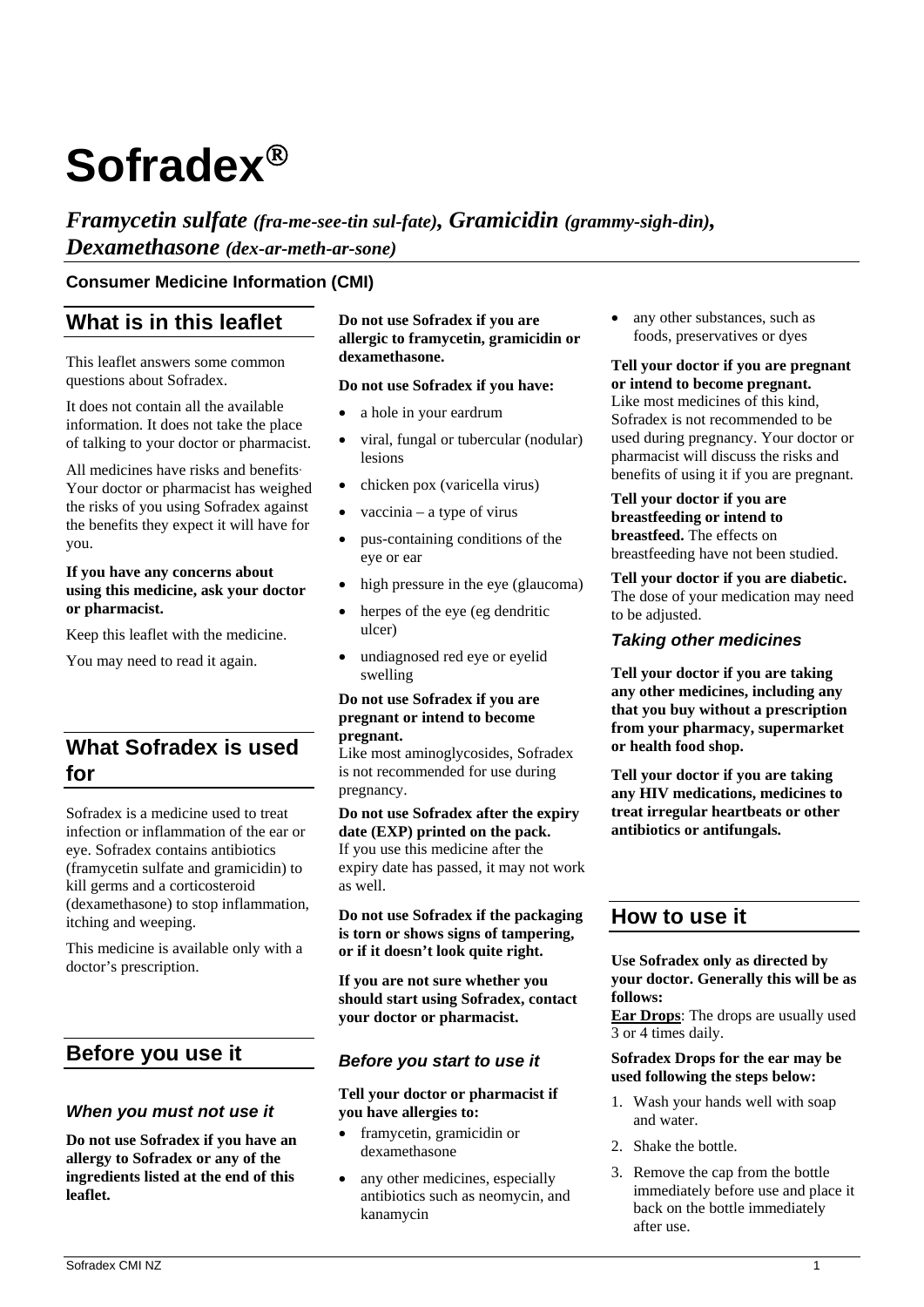- 4. Tilt your head so that the affected ear is uppermost.
- 5. Position the rubber dropper, which is attached to the bottle, directly above the ear hole.
- 6. With the bottle tipped upside down, gently squeeze the rubber dropper until 2 or 3 drops fall into the ear.
- 7. Keep your head tilted for about a minute to allow the drops to penetrate deep into the ear.
- 8. Wash your hands again with soap and water to remove any residue.

**Eye Drops:** The drops are usually used up to six times daily or more frequently if required.

#### **Sofradex Drops for the eye may be used following the steps below:**

You may find it easier to put drops in your eye while you are sitting or lying down.

- 1. Wash your hands well with soap and water.
- 2. Shake the bottle.
- 3. Remove the lid.
- 4. Hold the bottle upside down in one hand between your thumb and middle finger.
- 5. Using your other hand, gently pull down your lower eyelid to form a pouch.
- 6. Tilt your head back and look up.
- 7. Put the tip of the bottle close to your eye. Do not let it touch your eye.
- 8. Release one drop onto your eye by gently squeezing/tapping or pressing the base of the bottle with your index finger.
- 9. Close your eye. Do not blink or rub your eye.
- 10. While your eye is closed, place your index finger against the inside corner of your eye and press against your nose for about 2 minutes. This will help stop the medicine draining through the tear duct to the nose or throat, from where it can be absorbed into other parts of your body. Ask your doctor or pharmacist for more specific instructions on this technique.
- 11.Repeat steps 4-10 to instil the second drop if required or follow

the directions given to you by your doctor and pharmacist.

- 12.Replace the lid, sealing it tightly.
- 13. Wash your hands again with soap and water to remove any residue.

Your doctor may decide to adjust your dosage if necessary or ask you to use Sofradex in a different way, according to his or her judgment.

**Ask your pharmacist for advice if you need further instructions on how best to use Sofradex.** 

## *How long to use it*

**Continue using Sofradex until your doctor or pharmacist tells you to stop.** 

**Do not stop using it unless your doctor or pharmacist tells you to even if you feel better.** 

## *If you forget to use it*

**If it is almost time for your next dose, skip the dose you missed and use your next dose when you are meant to.** 

**Otherwise, use it as soon as you remember, and then go back to using your medicine as you would normally.** 

**If you are not sure what to do, ask your doctor or pharmacist.** 

**If you have trouble remembering to use your medicine, ask your pharmacist for some hints.** 

# **While you are using it**

## *Things you must do*

**Use Sofradex only in the ear or eye unless your doctor advises differently. Contact your doctor promptly if:** 

- your condition worsens during treatment
- an allergic reaction develops
- you feel no better after completing the prescribed treatment

**If you become pregnant while using Sofradex, stop using it and tell your doctor or pharmacist immediately.** 

## *Things you must not do*

**Do not give Sofradex to anyone else, even if they have the same condition as you.** 

**Do not use Sofradex to treat any other complaints unless your doctor or pharmacist tells you to.** 

**Do not stop using Sofradex, or lower the dosage, without checking with your doctor or pharmacist.** 

## *Things to be careful of*

#### **Be careful driving or operating machinery until you know how Sofradex affects you.**

Sofradex causes blurring of vision on application. Make sure your vision is clear before you drive a car, operate machinery, or do anything else that could be dangerous if your vision is blurred.

# **Side effects**

#### **Tell your doctor or pharmacist as soon as possible if you do not feel well while you are using Sofradex, even if the problem is not listed below.**

Sofradex helps most people with an infection or inflammation of the ear or eye, but it may have unwanted side effects in a few people. All medicines can have side effects. Sometimes they are serious, most of the time they are not.

#### **Tell your doctor or pharmacist if you notice any of the following and they worry you:**

- local allergic reaction: redness, pain, itching, stinging, weeping or swelling around the site of application.
- blurred vision or reduced sharpness of vision
- loss of vision
- eye irritation or having a feeling of something in the eye.
- weight gain